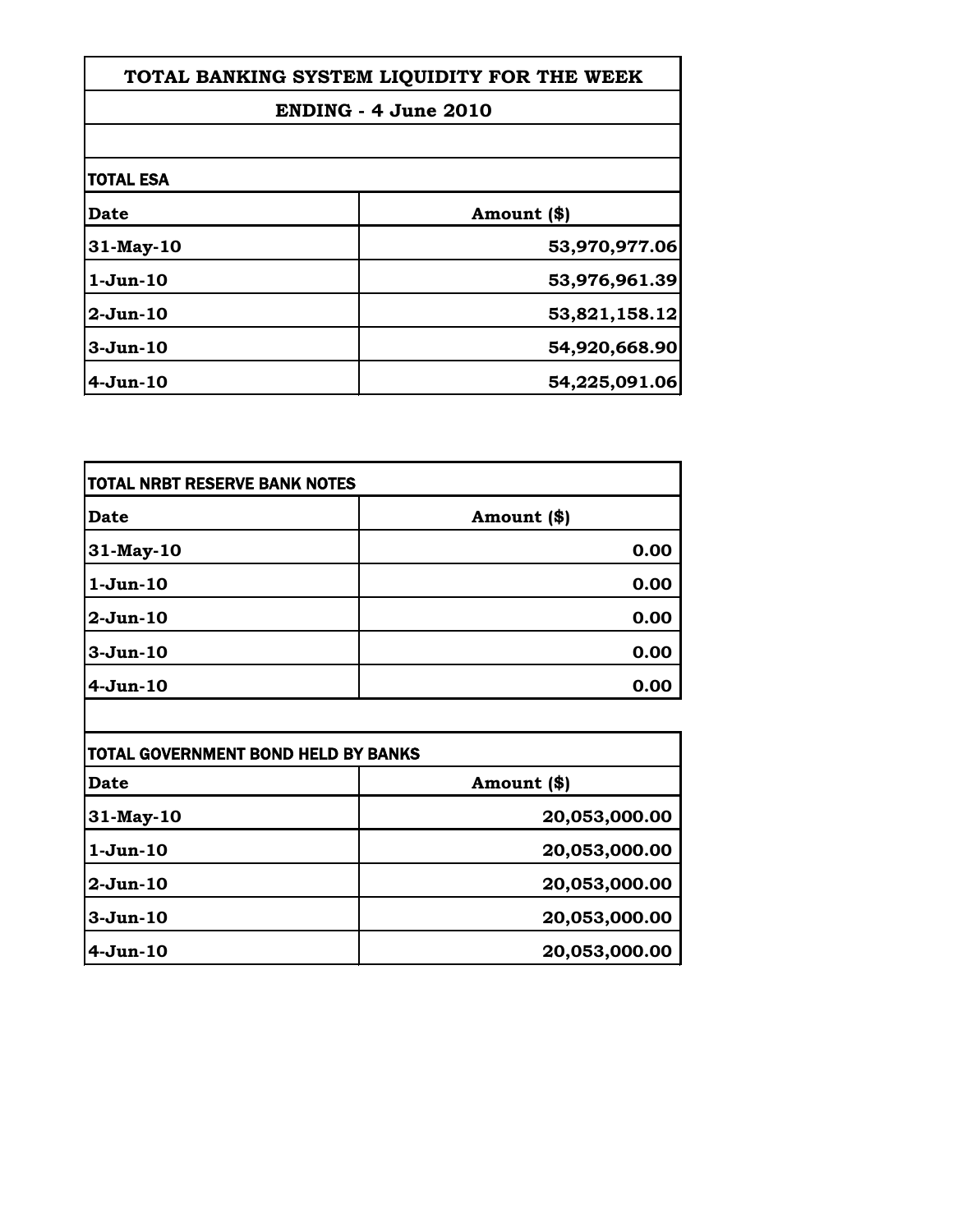| TOTAL BANKING SYSTEM LIQUIDITY FOR THE WEEK |               |
|---------------------------------------------|---------------|
| <b>ENDING - 11 June 2010</b>                |               |
|                                             |               |
| Date                                        | Amount (\$)   |
| $8-Jun-10$                                  | 53,042,931.06 |
| $9-Jun-10$                                  | 53,492,049.32 |
| $10-Jun-10$                                 | 53,848,564.24 |
| $11-Jun-10$                                 | 53,615,713.24 |

| <b>TOTAL NRBT RESERVE BANK NOTES</b>       |               |
|--------------------------------------------|---------------|
| Date                                       | Amount (\$)   |
| $8 - Jun-10$                               | 0.00          |
| $9-Jun-10$                                 | 0.00          |
| $10-Jun-10$                                | 0.00          |
| $11-Jun-10$                                | 0.00          |
|                                            |               |
| <b>TOTAL GOVERNMENT BOND HELD BY BANKS</b> |               |
| <b>Date</b>                                | Amount (\$)   |
| $8-Jun-10$                                 | 20,053,000.00 |
| $9 - Jun-10$                               | 20,053,000.00 |

**10-Jun-10 20,053,000.00**

**11-Jun-10 20,053,000.00**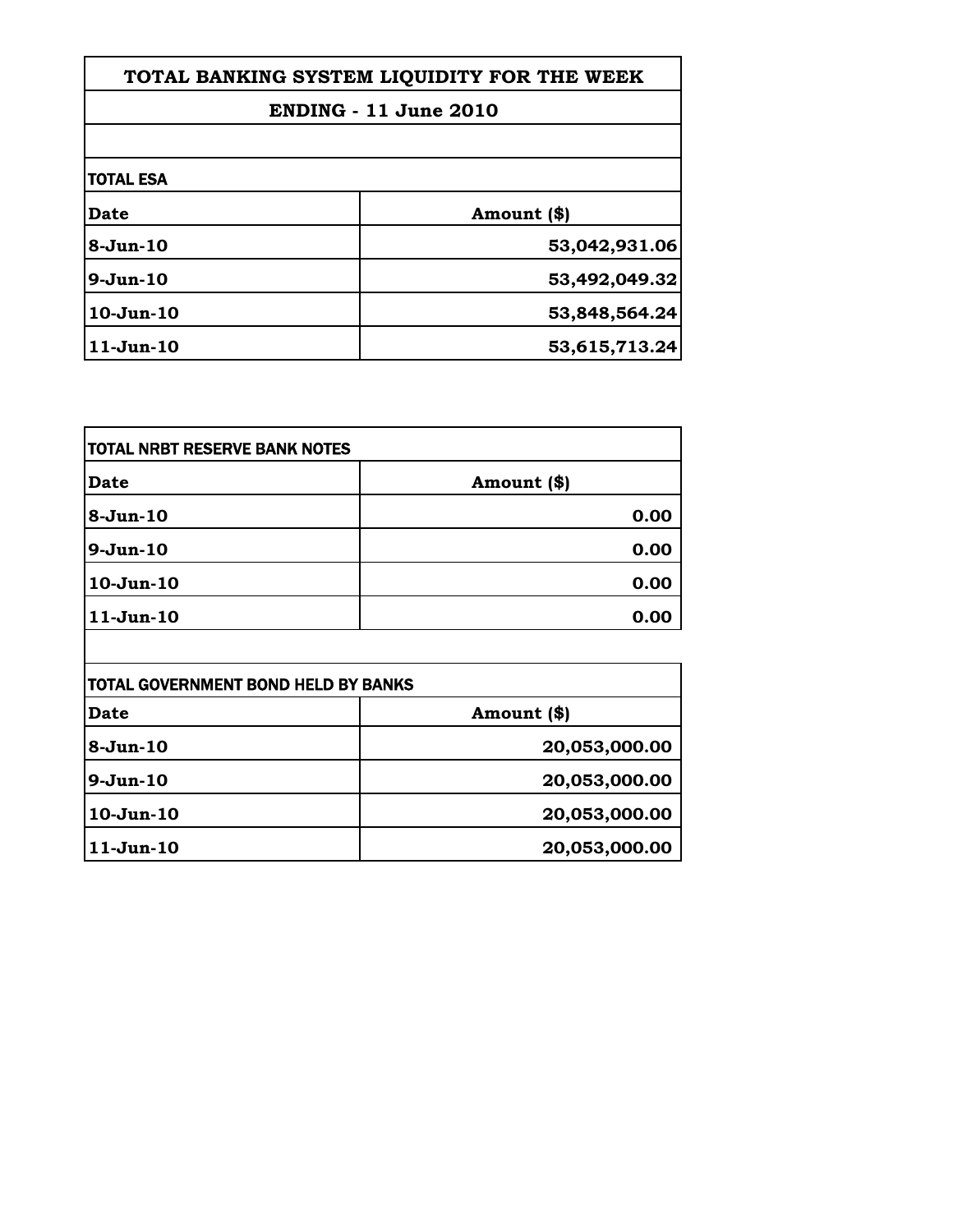| TOTAL BANKING SYSTEM LIQUIDITY FOR THE WEEK |               |
|---------------------------------------------|---------------|
| <b>ENDING - 18 June 2010</b>                |               |
|                                             |               |
| <b>Date</b>                                 | Amount (\$)   |
| 14-Jun-10                                   | 53,015,713.24 |
| $15-Jun-10$                                 | 53,307,541.24 |
| $16$ -Jun- $10$                             | 52,438,558.63 |
| $17 - Jun-10$                               | 52,696,127.80 |
| $18-Jun-10$                                 | 52,567,227.80 |

Г

| <b>TOTAL NRBT RESERVE BANK NOTES</b> |             |
|--------------------------------------|-------------|
| Date                                 | Amount (\$) |
| 14-Jun-10                            | 0.00        |
| $15-Jun-10$                          | 0.00        |
| $16 - Jun-10$                        | 0.00        |
| $17 - Jun-10$                        | 0.00        |
| 18-Jun-10                            | 0.00        |

| TOTAL GOVERNMENT BOND HELD BY BANKS |               |
|-------------------------------------|---------------|
| Date                                | Amount (\$)   |
| 14-Jun-10                           | 20,053,000.00 |
| $15 - Jun-10$                       | 20,053,000.00 |
| $16 - Jun-10$                       | 20,053,000.00 |
| $17 - Jun-10$                       | 20,053,000.00 |
| 18-Jun-10                           | 20,053,000.00 |